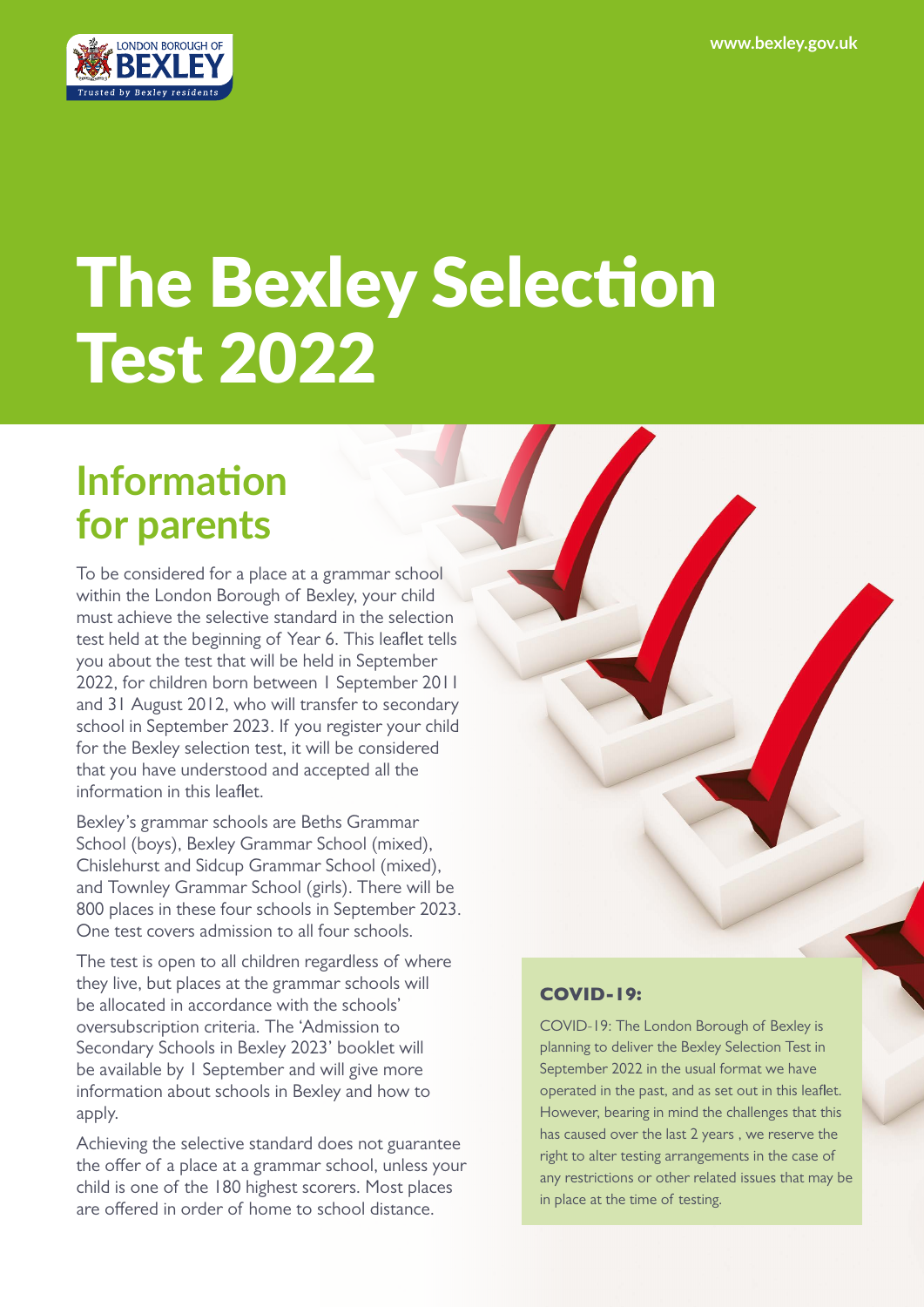#### **The test papers**

The Bexley test covers verbal ability and English comprehension, numerical reasoning and non-verbal reasoning. There are two test papers, with a mixture of questions in each. Verbal ability tests vocabulary, comprehension and verbal reasoning. Numerical reasoning tests the ability to solve mathematical problems. Nonverbal reasoning tests the ability to see how objects relate to each other and to make logical deductions. The mathematical content of the questions will not go beyond what children are expected to have been taught by the end of Year 5.

Each test paper contains approximately 50 minutes of questions, plus some time for instructions and examples. Each test will be divided into sections, and children will be given an allocation of time for each section, before being asked to move on to the next section. The test papers are multiple choice, with the exception of some Maths questions where one answer must be calculated by the child, with answers marked on a separate sheet. The invigilator will play an audio soundtrack to talk children through the test papers and tell them how much time to spend on each section. All working out can be done on the test booklet and rough paper will not be supplied. The test papers are marked by an external company. The raw scores (the number of correct answers in each section) are converted to an age-standardised score to make allowance for the child's age at the time of the test and to ensure that younger children are not disadvantaged. Children will be given a separate age-standardised score for each of the three subject areas, verbal ability, numerical ability and non-verbal ability, and one total age-standardised score that will be used to decide whether the child is selective or not. The total score is weighted, by adding 50% of the verbal ability score, 25% of the numerical ability score and 25% of the non-verbal ability score. The mean (average) total weighted age-standardised score is 200; approximately two-thirds of candidates will achieve a score within the range of 170 - 230.

### **Registering for the test**

It is the responsibility of parents to ensure that registration has been completed by 1 July 2022 if they would like their child to sit the test. If you have any difficulty registering online, you can phone the School Admissions Team on 020 8303 7777 or email *selectiontests@bexley.gov.uk* for assistance. Internet access is available in all public libraries if you do not have a computer at home. If you do not have your own email address, we suggest that you create one with a free provider such as Google, Yahoo or Hotmail. Contact the School Admissions Team if you need advice on how to create an email address. The online registration site will close at midnight on 1 July 2022. Registration requests received after this date will not be accepted, and there is no appeal process for late registration. Online applications will be acknowledged with a confirmation email, and your application will not be valid without the confirmation. The Bexley Selection Test is very competitive and in recent years around 30% of applicants who registered to sit the test have been deemed selective. Every year, some children are registered for the test but withdrawn at short notice. To avoid unnecessary costs, please be sure that you definitely wish your child to sit the Bexley selection test and that you have already discussed this with your child, before submitting the online registration form.

If you make an error in your registration, or have a query regarding it, please do not create multiple applications, instead please email **[selectiontests@bexley.gov.uk,](mailto:selectiontests%40bexley.gov.uk?subject=)** and wait for a response.

The test arrangements described in this leaflet apply only to entry to one of the four grammar schools within the London Borough of Bexley. There are separate arrangements for entry to grammar schools in other areas, and you should contact those schools or authorities direct. Your child must be registered for the Bexley test before the closing date of 1 July 2022 in order to sit the test. Registration for tests in other areas will not be accepted as registration for the Bexley test.

#### **Test dates and test centres**

Subject to any variations that may need to be implemented due to Covid or any other matter outside of the control of the London Borough of Bexley we are planning for the test to be taken during the week of 12 September 2022. The number of candidates per session and therefore the number of sessions will be determined and confirmed nearer the time of testing. All children registered for the test will be invited to one of these sessions, whether in their own school or at a test centre.

Children will take the two test papers at the same session. Selection tests for other grammar schools, for example in Sutton and Medway, may be scheduled for one of the same dates as the Bexley test. Bexley will not offer alternative test dates to enable you to attend other tests. Children who attend primary schools in Bexley normally sit the test at their own school. There are some exceptions to this – children who attend any of the following schools will be invited to a test centre:

- Harris Garrard Academy, Thamesmead
- Haberdashers' Aske's Crayford Temple Grove
- All Catholic Primary Schools in Bexley
- Trinitas Academy Trust Primary Schools:

Christ Church Erith, Jubilee Primary, Northwood Primary, St Paul's (Slade Green) Primary and St Augustine of Canterbury

The test centres will be in one of the four grammar schools or another secondary school in Bexley. If your child will be sitting the test in their own Bexley primary school, you will receive a letter via the school at the start of the autumn term. Other notifications of the date, time and location of the test session will be sent by email on 2 September. Please contact the School Admissions Team if you register your child for the test but have not received an email by 3 September.

Each test session lasts from two and a half to three hours, including instructions, both test papers, short practice examples and a break between the papers.

#### **Late testing**

If your child is unwell on the day of the test, or if there are serious personal circumstances that might affect performance in the test, such as the death or illness of a family member, you should notify the Head Teacher of your child's school and not send your child to the test. Arrangements will normally be made for your child to sit the test at a later date. Reasons other than illness or serious personal circumstances will not be accepted, and a medical certificate or other appropriate evidence will be required. It is not possible for allowance to be made retrospectively if a child is allowed to sit a test when ill or upset. Children who become ill during the test and are unable to finish the questions will not be allowed to sit the test again. The Review Panel will make a decision on whether he or she should be deemed selective.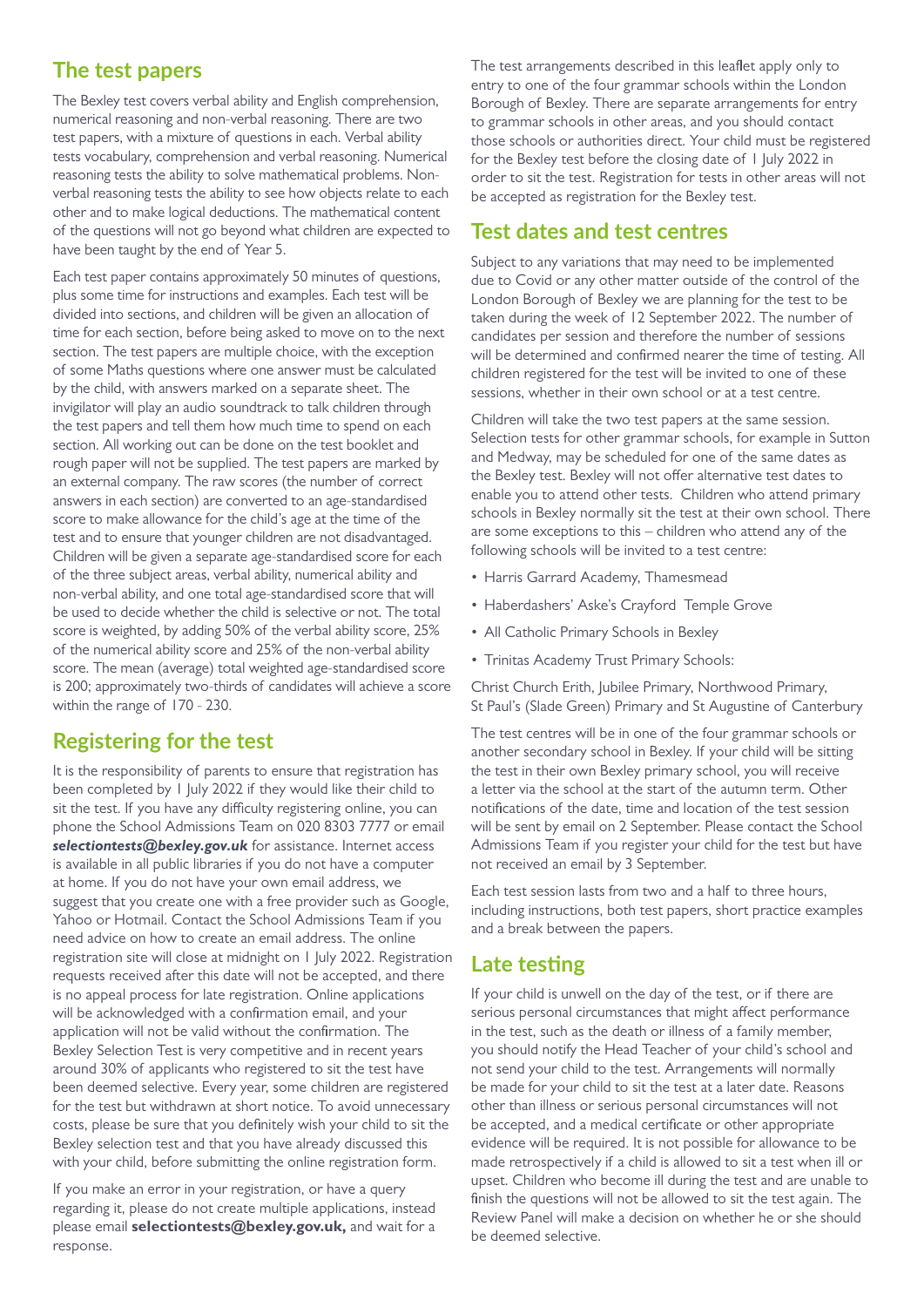You must arrive at the allocated test centre in time for the start of the test. If you arrive too late, you will not be allowed to sit the test and no alternative session will be offered. You should plan your journey to the centre well in advance and allow extra time for traffic and transport delays and to find a parking space if necessary.

#### **What to bring to the test**

Children should bring two sharp HB pencils, an eraser and a pencil sharpener in a clear bag or case. Spare pencils, erasers and pencil sharpeners will be available at the test centre if required. A wristwatch may be worn, but there will be a clock in every centre and time reminders will be given during the test. Children may also bring a small bottle of water and a small snack for the break between the test papers. Please do not send your child with fizzy or sticky drinks. No other equipment is required or allowed. Mobile phones and all other personal items must be left at the side of the room while the test takes place.

#### **Practice for the test**

Neither the grammar schools, nor the London Borough of Bexley, support coaching or tutoring for the Bexley selection test. Children should be able to attempt all questions using what they have learned in school. Reading a wide range of books may help with English comprehension and vocabulary. When you register your child for the test, you will receive the link to a familiarisation pack and you can ask for a paper copy if you need them. You can work through this with your child so that they know what the test papers will look like and what type of questions to expect. There will also be example questions for children to try at the beginning of each section of the test. The soundtrack will give the correct answer and a brief explanation of why it is correct before moving on to the actual test questions.

The test papers are provided by the Centre for Evaluation and Monitoring, Cambridge University (CEM). CEM does not publish practice papers or booklets. All enquiries relating to the test must be directed to the School Admissions Team or your child's Head Teacher. CEM is unable to supply information directly to parents or answer individual concerns.

#### **Special arrangements for children with disabilities or special needs**

There are some special arrangements that we can make, depending on the nature of a child's disability or need. They will normally reflect the arrangements that are made within a child's own school, such as enlarged and coloured papers for a child with a visual impairment, or additional time for children whose condition means that they work more slowly than others. Full details are available from the webpage **[www.bexley.gov.uk/selectiontests](https://www.bexley.gov.uk/selectiontests)** If your child has a disability or special need, you should first discuss the need for any possible special arrangements with your child's Head Teacher. All requests for special arrangements must be made in writing to the School Admissions Team and can be made from 3 May 2022 but by the latest 17 June 2022, either by the Head Teacher or the parent(s). We would normally expect requests on behalf of children attending Bexley primary schools to be made by the Head Teacher. Each request will be assessed individually, and you must provide a letter of support from the Head Teacher and copies of any supporting reports from consultants or other professionals. It is the responsibility of parents to ensure that written requests are submitted before

the closing date and that all supporting evidence is attached to the application. If you are submitting a request for special arrangements, you must also register your child separately online for the test. Applications received after 17 June 2022 cannot be accepted.

#### **The selective score**

Selectivity is based on the total weighted age-standardised score achieved in the test. All children who have taken the test will be ranked in order of their total age-standardised score. The Council will decide how many children should be deemed selective in order to fill the places available and will set the selective score accordingly in conjunction with the four grammar schools. More children are deemed selective than the places available, because we know from experience that some children will be offered places at other higher preference schools. In 2021, 5883 children sat the test and 2047achieved the selective standard, with 800 grammar school places available. The 180 children with the highest total age-standardised scores are placed in one of the highest priority groups for their preferred grammar school. For other pupils who are deemed selective, there is no guarantee of an offer of a place. Grammar schools will offer places according to their oversubscription criteria, and in most cases the deciding factor will be the distance from home to school. The full admissions policies for each of the schools can be seen on the schools' websites or in the 'Admission to Secondary Schools in Bexley 2023' booklet. If places in grammar schools remain unfilled at the end of the allocation process, places may be offered to children who missed the selective score by a small margin. Any available places will first be offered to those who scored one mark below the selective score, in order of the oversubscription criteria of the school, then to those who scored two points below the selective score. All decisions are made by a panel consisting of Head Teachers and senior Council officers.

#### **Test results and applying for a grammar school place**

Emails with the test results will sent by 7 October 2022. Results will not be available online. The test result will be sent to the Head Teacher of your child's primary school for information and to assist in the preparation of a review request if considered appropriate. Results will not be automatically sent to schools and so it is the responsibility of parents/carers to advise their school of the outcome to their test.

If your child is deemed selective and you wish him or her to be considered for a grammar school place, you must list one or more grammar schools in Bexley among your preferences on the secondary school Common Application Form. Your child will not be considered for a grammar school place unless you do this. Information about applying for places will be published in the 'Admission to Secondary Schools in Bexley 2023' booklet later in the summer term, or in your home local authority's booklet if you do not live in Bexley.

There will be an opportunity for all Head Teachers to request a review of the score achieved in the test, but this will not happen until after the results have been published and after the closing date for secondary school applications to be submitted. Details of how to appeal will be sent to the parents/carers of all those deemed non-selective, and it is your responsibility to discuss this with their Head Teacher. Details of this process will also be published on the Council's website. If your child is not deemed selective, but you think there may be grounds for a review of